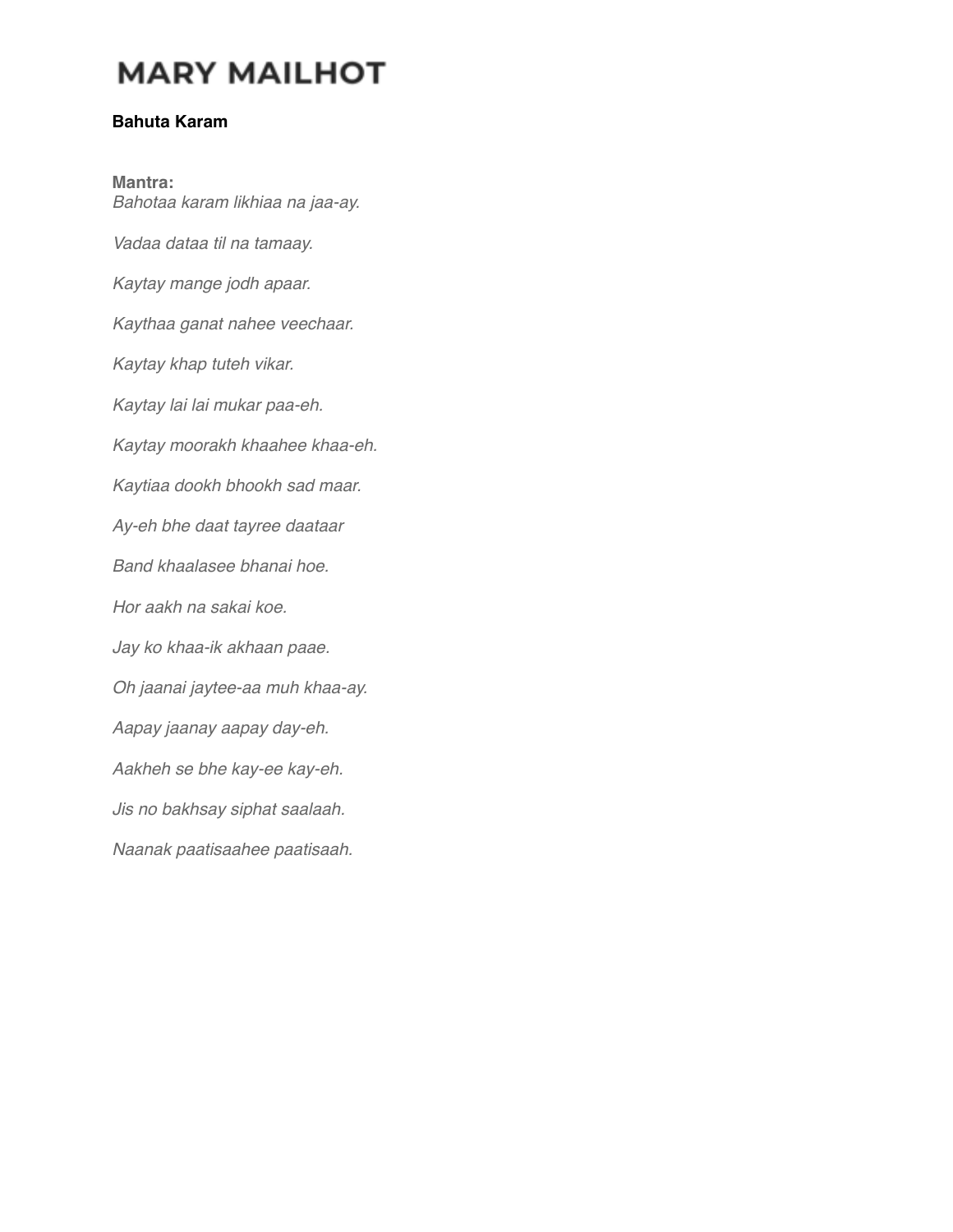# **MARY MAILHOT**

*Translation: (This mantra centers you in gratitude, prosperity and flow) Giving Great Thanks for all that we have received and keep Receiving. May we open our eyes and hearts to see and receive and give thanks.*

ਬਹਤਾ ਕਰਮ ਲਿਖਿਆ ਨਾ ਜਾਇ ॥ Bahuthaa Karam Likhiaa Naa Jaae || His Blessings are so abundant that there can be no written account of them.

ਵਡਾ ਦਾਤਾ ਤਿਲ ਨ ਤਮਾਇ ॥ Vaddaa Dhaathaa Thil N Thamaae || The Great Giver does not hold back anything.

ਕੇਤੇ ਮੰਗਹਿ ਜੋਧ ਅਪਾਰ ॥ Kaethae Mangehi Jodhh Apaar || There are so many great, heroic warriors begging at the Door of the Infinite Lord.

ਕੇਤਿਆ ਗਣਤ ਨਹੀ ਵੀਚਾਰ ॥ Kaethiaa Ganath Nehee Veechaar || So many contemplate and dwell upon Him, that they cannot be counted.

ਕੇਤੇ ਖਪਿ ਤਟਹਿ ਵੇਕਾਰ ॥ Kaethae Khap Thuttehi Vaekaar || So many waste away to death engaged in corruption.

ਕੇਤੇ ਲੈ ਲੈ ਮੁਕਰੁ ਪਾਹਿ ॥ Kaethae Lai Lai Mukar Paahi || So many take and take again, and then deny receiving.

ਕੇਤੇ ਮਰਖ ਖਾਹੀ ਖਾਹਿ ॥ Kaethae Moorakh Khaahee Khaahi || So many foolish consumers keep on consuming.

ਕੇਤਿਆ ਦੁਖ ਭੁਖ ਸਦ ਮਾਰ ॥ Kaethiaa Dhookh Bhookh Sadh Maar || So many endure distress, deprivation and constant abuse.

ਏਹਿ ਭਿ ਦਾਤਿ ਤੇਰੀ ਦਾਤਾਰ ॥ Eaehi Bh Dhaath Thaeree Dhaathaar || Even these are Your Gifts, O Great Giver!

ਬੰਦਿ ਖਲਾਸੀ ਭਾਣੇ ਹੋਇ ॥ Bandh Khalaasee Bhaanai Hoe || Liberation from bondage comes only by Your Will.

ਹੋਰ ਆਖਿ ਨ ਸਕੈ ਕੋਇ ॥ Hor Aakh N Sakai Koe ||